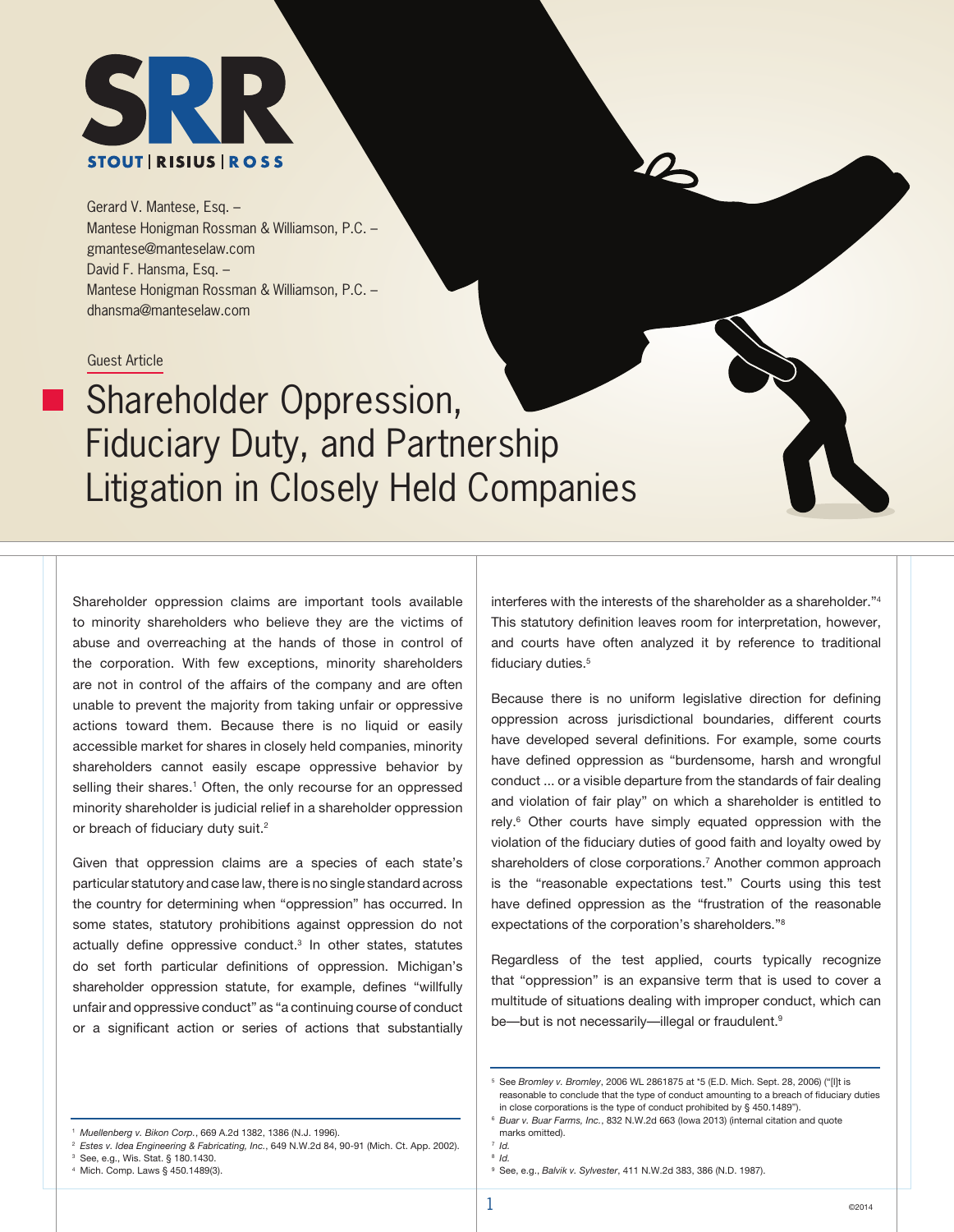A review of case law reveals certain common conduct that courts are likely to find oppressive, regardless of the test applied. These include:

- Failing to pay dividends when the corporation has the financial wherewithal to do  $so<sup>10</sup>$
- Causing the corporation to pay the majority shareholders compensation which is excessive and unfair to the minority and/or the corporation $11$
- Paying the majority shareholders compensation amounting to a de facto dividend to the exclusion of the minority shareholder<sup>12</sup>
- Denying shareholders participation in management of the corporation or a voice in decision-making processes $13$
- Attempting to implement an unfair stock redemption plan that favors the majority shareholders<sup>14</sup>
- Failing to provide the minority shareholder documents necessary to properly evaluate his interests when selling his shares<sup>15</sup>
- Not allowing minority shareholders to participate in capital calls or otherwise protect themselves from dilution of their equity<sup>16</sup>
- Using corporate funds to pay the personal expenses of other shareholders or related parties (such as family)<sup>17</sup>
- Failing to provide financial statements or other information shareholders have a right to receive<sup>18</sup>
- Engaging in acts designed to freeze the minority shareholder out of the corporation rather than give him his fair share of his investment<sup>19</sup>
- Denying a shareholder any return on the shareholder's equity while refusing to buy-out the shareholder's shares for Fair Value<sup>20</sup>

An exhaustive list of potentially oppressive acts cannot be prepared given the flexible definition of "oppression" and the case-by-case basis in which the concept is applied. Moreover, oppressive acts rarely occur in isolation. Instead, each oppressive act is often part of a series of actions perpetrated by the majority against the minority.<sup>21</sup>

## Shareholder Agreements are Particularly Relevant to Oppression Claims  $\blacksquare$   $\blacksquare$

Often, shareholder oppression claims involve the failure of the majority to abide by the parties' agreements. This is because the parties' governing agreements are highly relevant to the shareholders' interests and expectations. In *Madugula v. Taub*, 2012 WL 5290285 (Mich. Ct. App. Oct. 25, 2012), for example, the trial court found oppression based upon, among other things, violations of a supermajority voting provision of a stockholders' agreement. On appeal, the defendant argued that this was tantamount to finding that breaches of stockholders' agreements necessarily constitute shareholder oppression rather than a simple breach of contract.<sup>22</sup> The Michigan Court of Appeals disagreed and held that the supermajority provision was "highly relevant in determining if [the plaintiff's] interests as a shareholder were substantially interfered with because [the] provision details what [the plaintiff's] interests and rights are."<sup>23</sup> As of the submission of this article, the *Madugula* case is on appeal to the Michigan Supreme Court and was argued by Gerard Mantese, one of the authors of this article.

The court in *Ballard v. Roberson*, 733 S.E.2d 107 (S.C. 2012), found oppression where the defendants authorized the issuance of 900,000 new shares in violation of the parties' stock purchase agreement and the articles of incorporation. In finding oppression, the court emphasized that this stock issuance was in direct conflict with both the articles and the stock purchase agreement.24 However, like the *Madugula* court, the *Ballard* court did not base its decision solely on the breaches of agreements, noting that the breaches were part of a larger plan to freeze the minority shareholders out of the business.<sup>25</sup> Violations of those agreements were evidence of oppression and the existence of oppressive schemes, but did not necessarily constitute oppression on their own.

Minority shareholders should note that, while breach of an agreement may be evidence of oppression, shareholder oppression claims will not necessarily save minority shareholders from the agreements they made at arm's length.<sup>26</sup>

<sup>14</sup> *Schimke, supra* at \*3; *Colgate, supra* at \*10.

<sup>17</sup> *Cardiac Perfusion Services, Inc. v. Hughes*, 380 S.W.3d 198, 201 (Tx. Ct. App. 2012).

- <sup>21</sup> *Kiriakides v. Atlas Food Systems & Services, Inc.,* 541 S.E.2d 257, 267 (S.C. 2001).
- <sup>22</sup> *Madugula v. Taub*, 2012 WL 5290285 at \*3 (Mich. Ct. App. Oct. 25, 2012).
- <sup>23</sup> *Id.*

<sup>25</sup> *Id.* See also *Adler v. Tauberg*, 881 A.2d 1267, 1270-1271 (Pa Super Ct, 2005) (affirming finding of oppression where the defendants had transferred shares of stock "in violation of the parties' agreement(s)"); *Simms v. Exeter Architectural Products, Inc*, 868 F Supp 668, 673 (MD Pa, 1994) ("Plaintiff's allegations of wrongful termination... and Defendants' intentional disregarding of the Shareholder Buy-Sell Agreement certainly raise the issue of oppression[.]").

<sup>10</sup> *Schimke v. Liquid Dustlayer, Inc.,* 2009 WL 3049723 at \*5 (Mich. Ct. App. Sept. 24, 2009); *Colgate v. Disthene Group*, 85 Va. Cir. 286, 2013 WL 691105 at \*8-9 (Va. Cir. Ct. 2012). <sup>11</sup> *Colgate, supra* at \*15.

<sup>12</sup> *Argo Data Resource Corp. v. Shagrithaya*, 380 S.W.3d 249, 268 (Tx. Ct. App. 2012).

<sup>&</sup>lt;sup>13</sup> Booth v. Waltz, 2012 WL 6846552 at \*22 (Conn. Supr. Ct. Dec. 14, 2012); Berger v. Katz, 2011 WL 3209217 at \*15 (Mich. Ct. App. July 28, 2011); *In re Dissolution of Clever Innovations*, *Inc.*, 94 A.D.3d 1174, 1176 (N.Y. App. Div. 2012); *Kaible v. Gropack*, 2013 WL 2660995 at \*4 (N.J. App. Div. June 14, 2013).

<sup>15</sup> *Bull v. BGK Holdings, LLC*, 859 F. Supp. 2d 1238, 1242 (D. N.M. 2012).

<sup>16</sup> *Fox v. Idea Sphere, Inc.*, 2013 WL 1191743 at \*14-15 (S.D.N.Y. March 21, 2013).

<sup>18</sup> *Baker v. Baker*, 2011 WL 3505500 at \*5 (Neb. Ct. App. Aug. 9, 2011).

<sup>19</sup> *Pointer v. Castellani*, 918 N.E.2d 805, 816 (Mass. 2009); *Bluewater Logistics, LLC v. Williford*, 55 So.3d 148, 161 (Miss. 2011).

<sup>20</sup> *Baur v. Baur Farms, Inc.*, 832 N.W.2d 663, 671 (Iowa 2013).

<sup>24</sup> *Ballard v. Roberson*, 733 S.E.2d 107, 111-12 (S.C. 2012).

<sup>26</sup> See e.g. *Kortum v. Johnson*, 755 N.W.2d 432, 445 (N.D. 2008).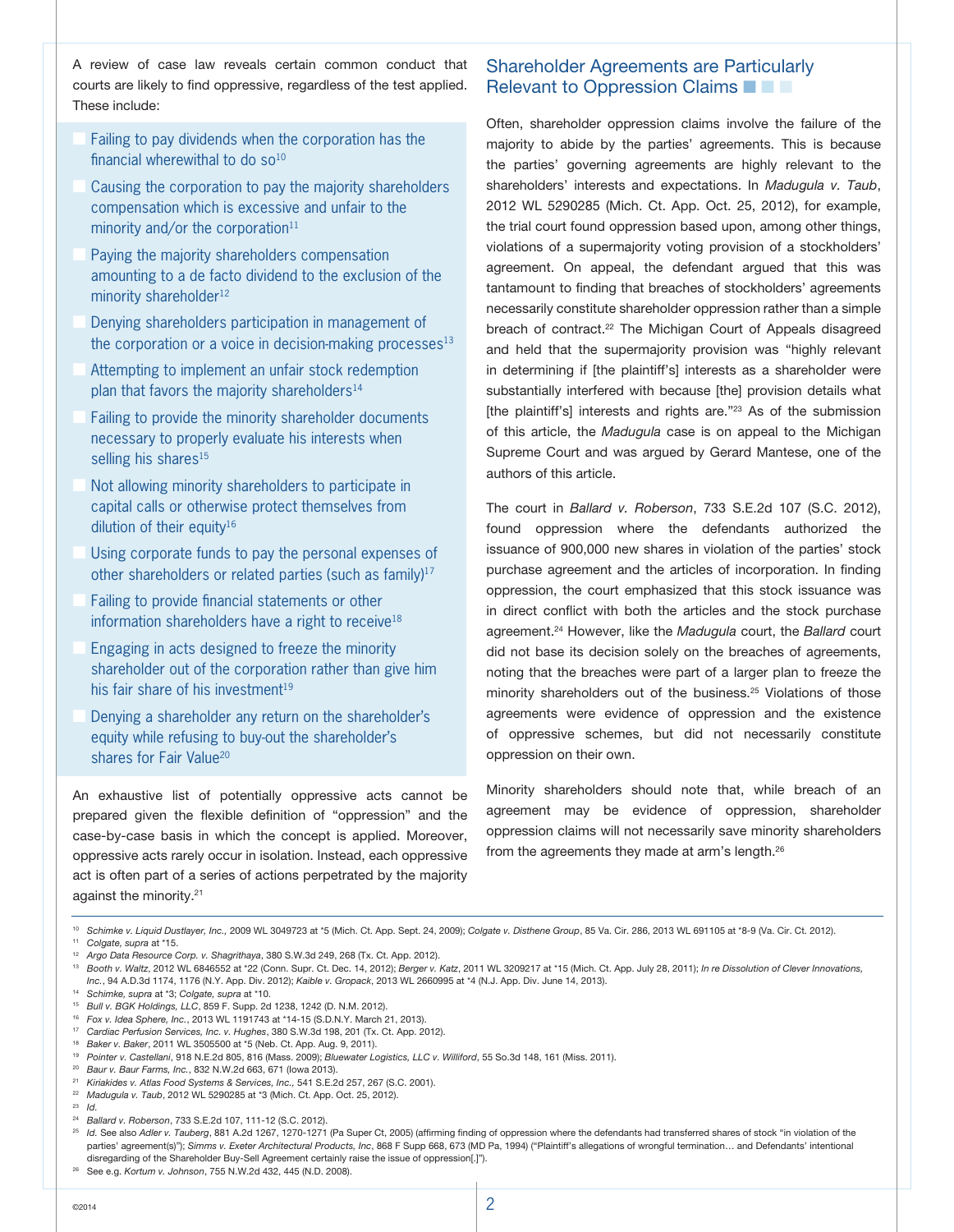### Termination of Shareholder Employment as an Act of Oppression  $\blacksquare$

Shareholder employment is another issue that frequently arises in the context of shareholder oppression litigation. A classic method of freezing out minority shareholders is to remove them from their positions within the company. Termination of employment is a potent freeze-out technique because, in the close corporation context, shareholders often do not receive dividends. Instead, the return on their investment often comes through their salary as an employee. Firing a minority shareholder can effectively defeat the minority shareholder's purpose in becoming a shareholder.<sup>27</sup>

A number of courts have found that continued employment constitutes a shareholder interest, as long as the expectation of employment is reasonable under the circumstances.<sup>28</sup> But termination of employment likely does not defeat a shareholder's reasonable expectations where the shareholder is not receiving financial compensation for the employment and has no agreement requiring employment.29

Statutory language may impact whether an oppression claim can be based on a termination of employment. For example, prior to the 2006 amendments to Michigan's oppression statute, the Michigan Court of Appeals held that the termination of employment was not oppression. At the time, Michigan's statute defined oppression simply as "a continuing course of conduct or a significant action or series of actions that substantially interferes with the interests of the shareholder as a shareholder."30 The Michigan Court of Appeals held that employment with a company is not an "interest of the shareholder as a shareholder," and the statute only protected a shareholder's interests "as a shareholder."31 In response, Michigan's legislature amended the oppression statute in 2006 to clarify that oppression may include the "termination of employment or limitations on employment benefits to the extent that the actions interfere with distributions or other shareholder interests disproportionately as to the affected shareholder."32

#### Common Remedies in Shareholder Oppression Cases **n n**  $\blacksquare$

Though jurisdictions vary on the remedies available to oppressed shareholders, the most common remedies in oppression cases are damages, redemption (or purchase) of the minority shareholder's shares, or dissolution of the company.

In some states, oppression claims arise under, and are based on, dissolution statutes.<sup>33</sup> Hence, the use of the dissolution remedy. But even where oppression claims are asserted under dissolution statutes, some courts have ordered the redemption of a minority shareholder's interests instead of corporate dissolution.<sup>34</sup> Other courts have held that they are bound by their dissolution statutes and are not permitted to fashion other remedies.<sup>35</sup>

Other states have broader oppression statutes providing courts with numerous remedies, including dissolution, repurchase of the shareholder's stock, appointment of a receiver, injunction, or money damages.36 In *Madugula*, for example, the court awarded both money damages and redemption of the plaintiff's shares at Fair Value.37 Redemption of the minority shareholder's shares is probably the most common remedy for shareholder oppression. Thus, parties will typically need proof—usually in the form of expert testimony—on the issue of Fair Value, i.e., the value of the stock based on its pro rata share of the value of the corporation as a going concern.<sup>38</sup>

### Experts – Especially Valuation Experts – Are Vitally Important in Oppression Cases  $\blacksquare$

The effective use of experts can be critical to litigating a shareholder oppression case, particularly when it comes to valuing the shares of the minority shareholder. Judges and juries are not experts in business valuation, and a plaintiff without sufficient evidence at trial of the value of the minority shareholder's shares risks a directed verdict in favor of the defendants.

In *Ginnard v. Advanced Design and Prototype Tech., Inc.*, 2012 WL 4465191 (Mich. Ct. App. Sept. 27, 2012), the presiding trial judge was so unsatisfied with the expert testimony submitted by the parties regarding the value of the plaintiff's shares that he appointed his own independent expert.<sup>39</sup> When the courtappointed expert was unable to value the shares because certain documents he requested did not exist, both parties agreed that they did not wish to spend more money on further evaluation by the court-appointed expert. The expert therefore provided an estimated valuation of the plaintiff's shares in the range of \$600,000 to \$1,000,000. The trial court found this too speculative and awarded no damages.<sup>40</sup> The court of appeals remanded for a determination of the level of certainty required for an award of

<sup>38</sup>*Hayes, supra.*

<sup>27</sup> *Knights' Piping, Inc. v. Knight*, 123 So.3d 451, 458 (Miss. Ct. App. 2013).

<sup>28</sup> See, e.g. *Ritchie v. Rupe*, 339 S.W.3d 275, 291 (Tex. Ct. App. 2011).

<sup>29</sup> *Mueller v. Cedar Shore Resort, Inc.*, 643 N.W.2d 56, 65-66 (S.D. 2002).

<sup>30</sup> Mich. Comp. Laws § 450.1489(3).

<sup>31</sup> *Franchino v. Franchino*, 687 N.W.2d 620, 628-30 (Mich. Ct. App. 2004).

<sup>32</sup> Mich. Comp. Law. § 450.1489(3). See, e.g., *Berger v. Katz*, 2011 WL 3209217, at \*5 (Mich App, July 28, 2011) ("[Statute] now allows a minority shareholder to claim willfully unfair and oppressive conduct as a result of reductions in salary or other employment benefits[.]").

<sup>33</sup> See, e.g. *Ritchie v. Rupe*, 339 S.W.3d 275, 291 (Tex. Ct. App. 2011).

<sup>34</sup> See, e.g., *Hayes v. Omsted & Associates, Inc.* 21 P.3d 178, 181 (Or. Ct. App. 2001) ("When appropriate, a court may order an involuntary purchase of a minority shareholder's interest in lieu of corporate dissolution as a remedy for the oppressive conduct."); *Spears v. Com Link, Inc.*, 837 N.W.2d 680 (Iowa Ct. App. 2013) ("Iowa courts have been willing to provide equitable relief for minority shareholder oppression outside the statutory claim for judicial dissolution[.]").

<sup>35</sup> *Colgate, supra* at \*5.

<sup>36</sup> See, e.g., Mich. Comp. Law. 450.1489(1); N.J.S.A. 14A:12-7(1).

<sup>37</sup> *Madugula, supra* at \*1.

<sup>39</sup> *Ginnard v. Advanced Design and Prototype Tech., Inc.*, 2012 WL 4465191 at \*1 (Mich. Ct. App. Sept. 27, 2012).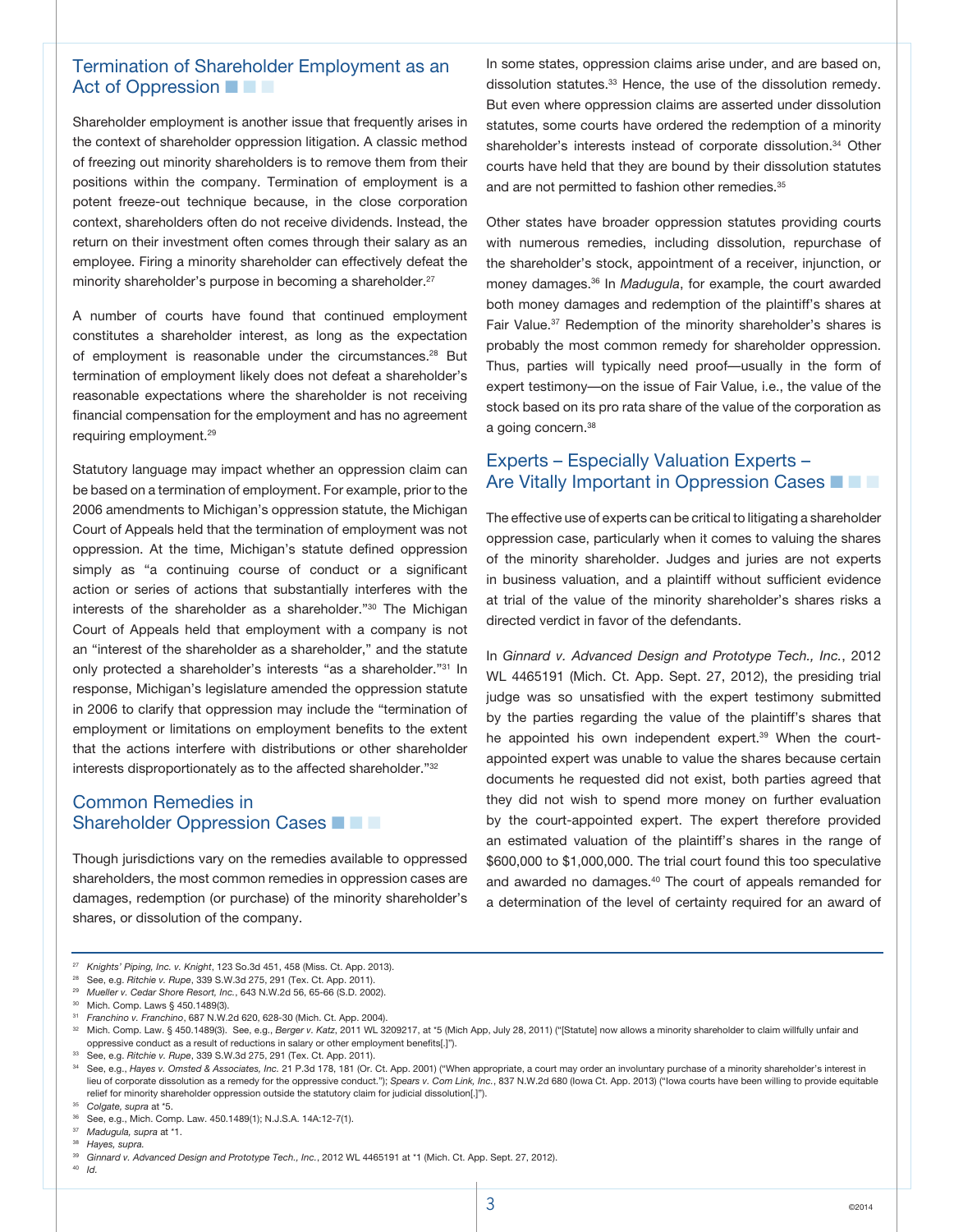damages in a closely held corporation, and the propriety of other remedies besides a buy-out.41

Expert testimony in shareholder oppression cases may be useful outside of the stock valuation context. In *Colgate v. Disthene Group*, 85 Va. Cir. 286, 2013 WL 691105 (Va. Cir. Ct. 2012), the court heard expert testimony on a variety of subjects relevant to both liability and damages. For example, expert testimony was presented on the subject of whether the defendants' compensation was excessive when compared to the compensation paid to comparable officers in other companies.<sup>42</sup> The parties also presented forensic accountants to testify on the value of corporate assets used by the defendants for personal reasons without compensation.43 These same accountants testified regarding whether a reduction of dividends was financially necessary.<sup>44</sup> The court even heard testimony from a professor presented as an expert in "corporate governance matters."45

#### Traditional Defenses to Corporate Decisions may not be Available  $\blacksquare$   $\blacksquare$

Oppression claims have a unique relationship with traditional defenses of corporate decisions such as the business judgment rule. As a general rule, the business judgment doctrine will protect the majority where an oppression claim is based on alleged mismanagement, but such protection may not be available where there is a freeze-out of the minority. For example, the decision to distribute dividends is typically deemed a discretionary act by the board of directors protected under the business judgment rule.<sup>46</sup> And courts typically recognize that challenged conduct may not constitute willful oppression when the majority reasonably relies on the advice of corporate attorneys or other outside advisors.<sup>47</sup> But that majority must be composed of independent and disinterested individuals for the business judgment rule to apply.<sup>48</sup>

For this reason, the business judgment rule is often inapplicable in the shareholder oppression context because the majority is not disinterested. Shareholder oppression claims are typically in the nature of a breach of fiduciary duty, including the duty of loyalty and good faith by an interested majority. Courts in New Jersey, for example, have held that New Jersey's oppression statute demonstrates a legislative determination that principles of corporate law such as the business judgment rule have failed to curb oppressive conduct by majority shareholders.<sup>49</sup> Likewise,

the Texas Court of Appeals has held that a corporation's interest in managing its affairs does not include the right to substantially defeat the reasonable expectations of a minority shareholder.<sup>50</sup> In *Viener v. Jacobs*, 834 A.2d 546 (Pa. Super. 2003), the court held that the business judgment rule would not insulate the defendants from liability where the case was related to an alleged freeze-out of participation in corporate governance, rather than the power of the corporation manage its property and conduct its business.<sup>51</sup>

### Parties Should be on the Look Out for Implied Partnerships  $\blacksquare$   $\blacksquare$

Finally, a few words should be said about the possibility of an implied partnership between shareholders in a corporation. In *Byker v. Mannes*, 641 N.W.2d 2010 (Mich. 2002), for example, the plaintiff alleged that he had an over-arching, unwritten "general partnership" with the defendant, while the defendant claimed he only invested in specific business ventures and never agreed to a general partnership. The Michigan Supreme Court held that subjective intent to create a partnership is irrelevant where the conduct of the parties shows intent to carry on as co-owners of a business for profit.52 In keeping with *Byker*, implied partnership claims can be a powerful weapon for plaintiffs in some contexts and an unpleasant surprise for unwary defendants.

Courts typically recognize that a partnership may be implied from the circumstances of the parties' dealings.<sup>53</sup> Where parties "place their money, assets, labor or skill in commerce with the understanding that profits will be shared between them[,] the result is a partnership whether or not the parties understood that it would be so."54

Most courts will not find a partnership based only on a party's mere assertion that a partnership existed, when there is no evidence of a meeting of the minds on an agreement to jointly operate a business.<sup>55</sup> Factors relevant to the finding of a partnership include 1) sharing of profits, 2) sharing of losses, 3) ownership of partnership assets, 4) joint management and control, 5) joint liability to creditors, 6) intention of the parties, 7) compensation, 8) contribution of capital, and 9) loans to the organization.<sup>56</sup> Agreements to share profits or losses are particularly relevant in proving a partnership.57

<sup>41</sup> *Id.* at \*3.

<sup>42</sup> *Colgate, supra* at \*15.

<sup>43</sup> *Id.* at \*18-21. <sup>44</sup> *Id.* at \*9.

<sup>45</sup> *Id.* at \*13.

<sup>46</sup> *Renbaum v. Custom Holding, Inc.*, 871 A.2d 554, 569 n.22 (Md. Ct. App. 2005). <sup>47</sup> *Schaefer v. Ulinski*, 644 N.W.2d 293 (Wis. 2002).

<sup>48</sup> *Carsanaro v. Bloodhound Technologies, Inc*., 65 A.3d 618, 637 (Del. Ch. 2013).

<sup>49</sup> *Grato v. Grato*, 639 A.2d 390, 396 (1994).

<sup>50</sup> *Ritchie, supra* at 296

<sup>51</sup> *Viener v. Jacobs*, 834 A.2d 546, 557 (Pa. Super. 2003),

<sup>52</sup> *Byker v. Mannes*, 641 N.W.2d 210, 218 (Mich. 2002).

<sup>53</sup> B*aggett v. Baggett*, 2013 WL 4606383 at \*8 (Tenn. Ct. App. Aug. 26, 2013).

<sup>54</sup> *Finch v. Raymer,* 2013 WL 1896323 at \*9 (Tenn. Ct. App. May 6, 2013).

<sup>55</sup> *Carlson v. Ismail*, 2012 IL App (3d) 110566-U (Ill. Ct. App. Sept. 13, 2012).

<sup>56</sup> *Ashlock v. Slone*, 2012 WL 3055775 at \*7 (S.D.N.Y. July 26, 2012).

<sup>57</sup> *Id.; DiPasquale, supra.*